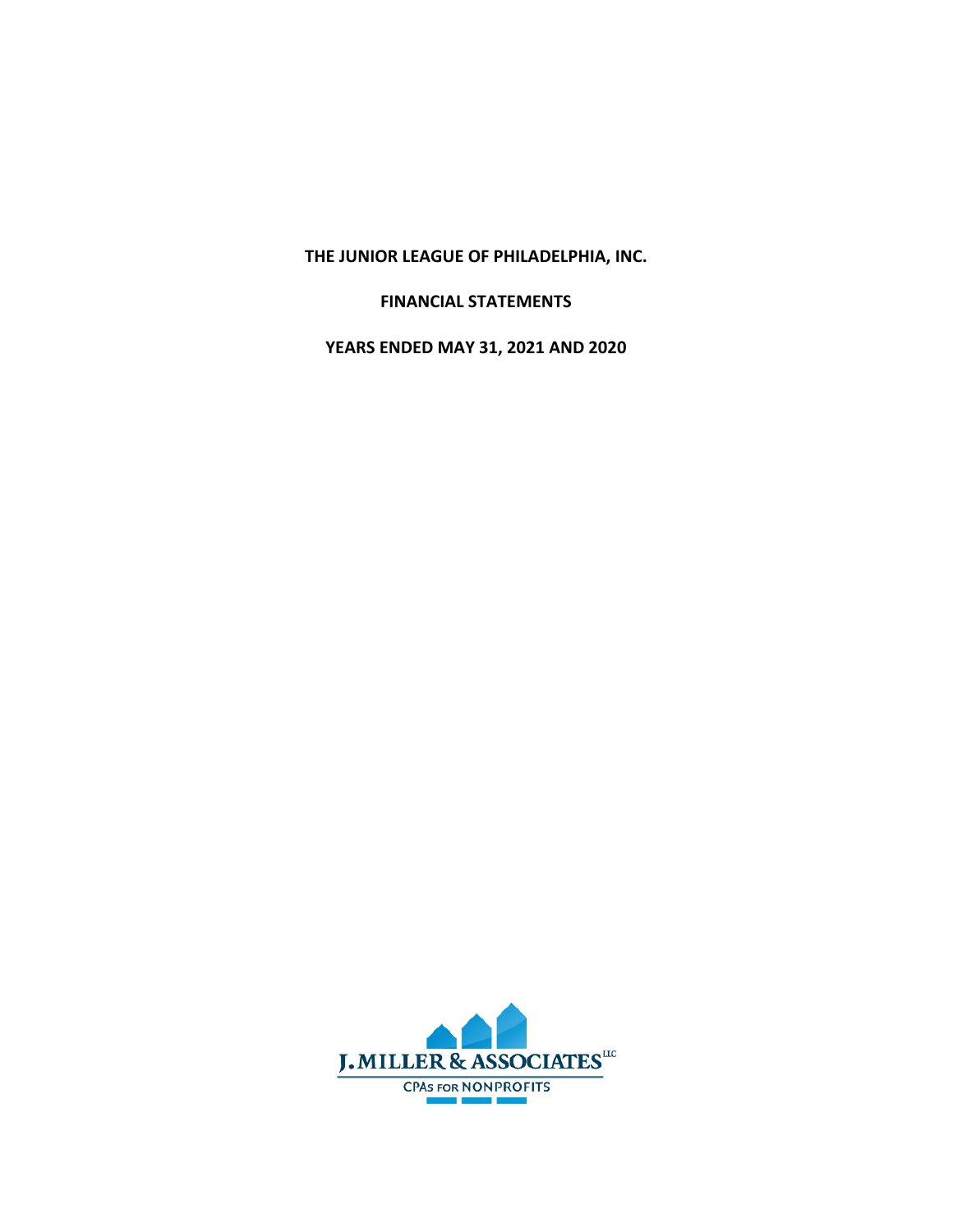# **THE JUNIOR LEAGUE OF PHILADELPHIA, INC. TABLE OF CONTENTS YEARS ENDED MAY 31, 2021 AND 2020**

|                                          | Page           |
|------------------------------------------|----------------|
| <b>INDEPENDENT AUDITOR'S REPORT</b>      | $1 - 2$        |
| <b>FINANCIAL STATEMENTS</b>              |                |
| <b>Statements of Financial Position</b>  | 3              |
| <b>Statements of Activities</b>          | 4              |
| <b>Statements of Functional Expenses</b> | $5-6$          |
| <b>Statements of Cash Flows</b>          | $\overline{7}$ |
| Notes to Financial Statements            | $8 - 17$       |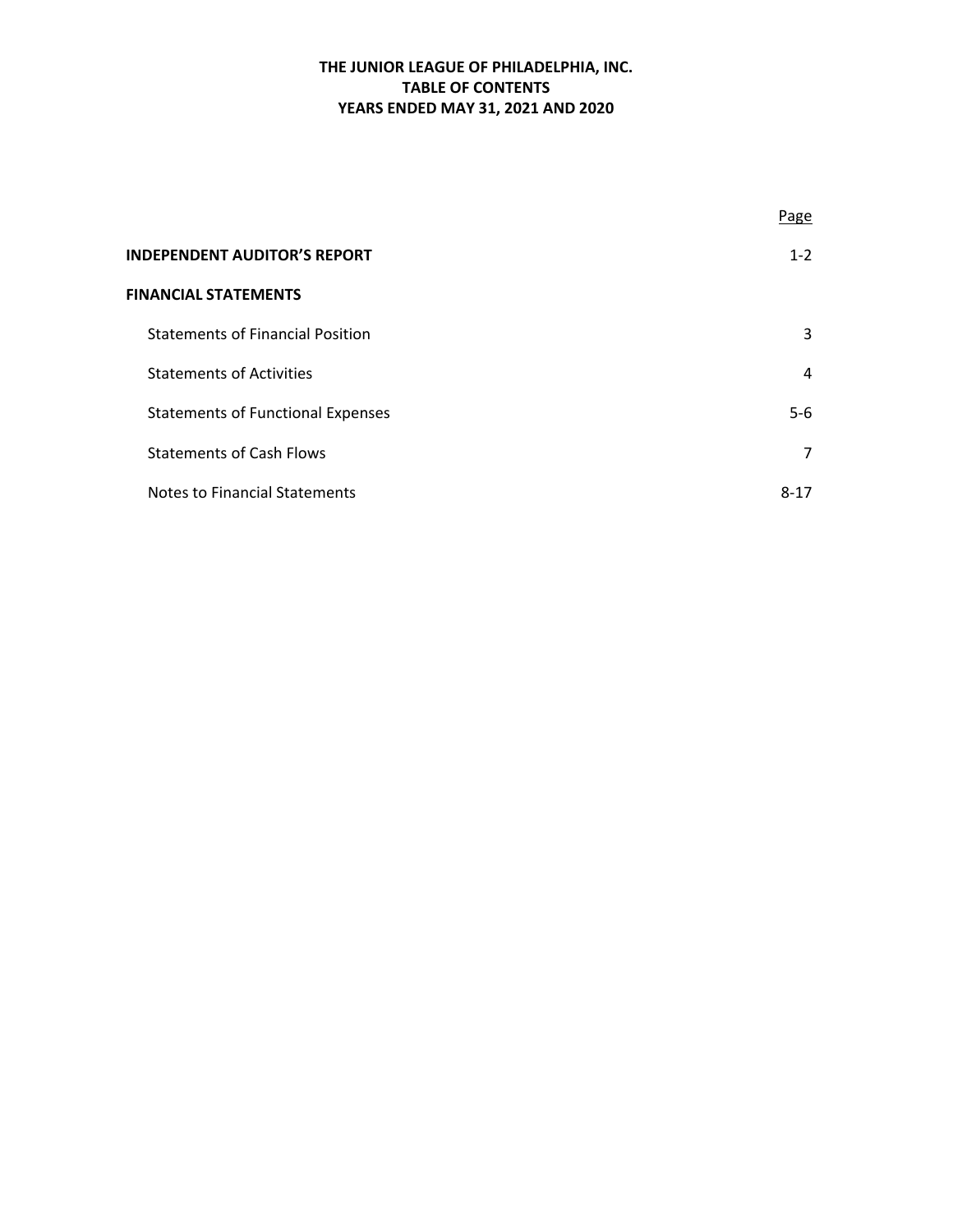

### **INDEPENDENT AUDITOR'S REPORT**

Board of Directors The Junior League of Philadelphia, Inc. Philadelphia, Pennsylvania

### **Report on the Financial Statements**

We have audited the accompanying financial statements of the Junior League of Philadelphia (the "League"), a nonprofit organization) which comprise the statements of financial position as of May 31, 2021 and 2020, and the related statements of activities, functional expenses, and cash flows for the years then ended, and the related notes to the financial statements.

### *Management's Responsibility for the Financial Statements*

Management is responsible for the preparation and fair presentation of these financial statements in accordance with accounting principles generally accepted in the United States of America; this includes the design, implementation, and maintenance of internal control relevant to the preparation and fair presentation of financial statements that are free from material misstatement, whether due to fraud or error.

#### *Auditor's Responsibility*

Our responsibility is to express an opinion on these financial statements based on our audits. We conducted our audits in accordance with auditing standards generally accepted in the United States of America. Those standards require that we plan and perform the audit to obtain reasonable assurance about whether the financial statements are free of material misstatement.

An audit involves performing procedures to obtain audit evidence about the amounts and disclosures in the financial statements. The procedures selected depend on the auditor's judgment, including the assessment of the risks of material misstatement of the financial statements, whether due to fraud or error. In making those risk assessments, the auditor considers internal control relevant to the entity's preparation and fair presentation of the financial statements in order to design audit procedures that are appropriate in the circumstances, but not for the purpose of expressing an opinion on the effectiveness of the entity's internal control. Accordingly, we express no such opinion. An audit also includes evaluating the appropriateness of accounting policies used and the reasonableness of significant accounting estimates made by management, as well as evaluating the overall presentation of the financial statements.

We believe that the audit evidence we have obtained is sufficient and appropriate to provide a basis for our audit opinion.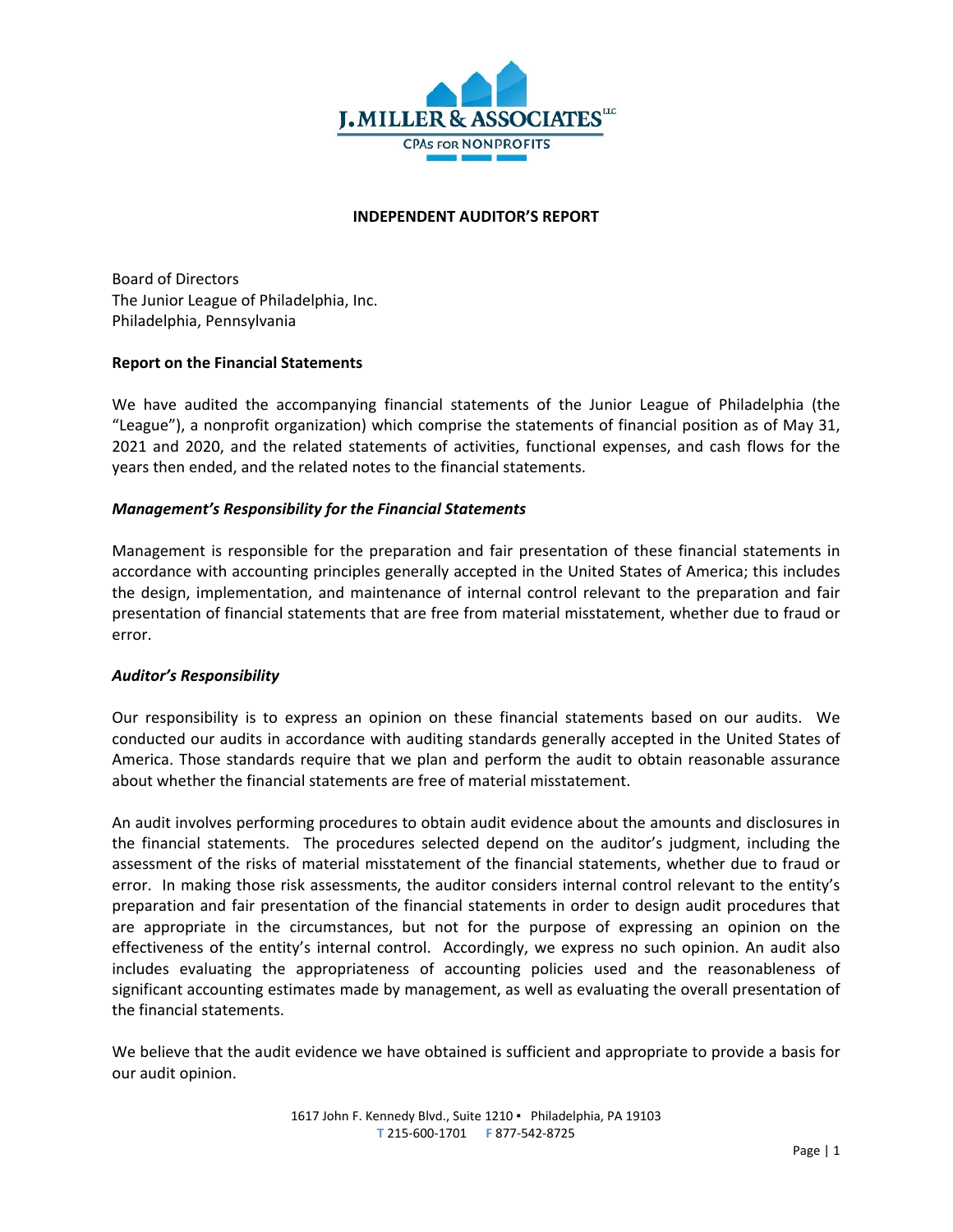## *Opinion*

In our opinion, the financial statements referred to above present fairly, in all material respects, the financial position of the Junior League of Philadelphia as of May 31, 2021 and 2020, and the changes in its net assets and its cash flows for the years then ended in accordance with accounting principles generally accepted in the United States of America.

### *Emphasis of Matter*

As described in Note 11, the Junior League of Philadelphia restated its 2020 financial statements to correctly report the net assets with donor restrictions. Our opinion on the 2020 and 2021 financial statements are not modified with respect to this matter.

*J. Miller & Associates, LLC* 

**J. MILLER & ASSOCIATES, LLC**

Philadelphia, Pennsylvania October 21, 2021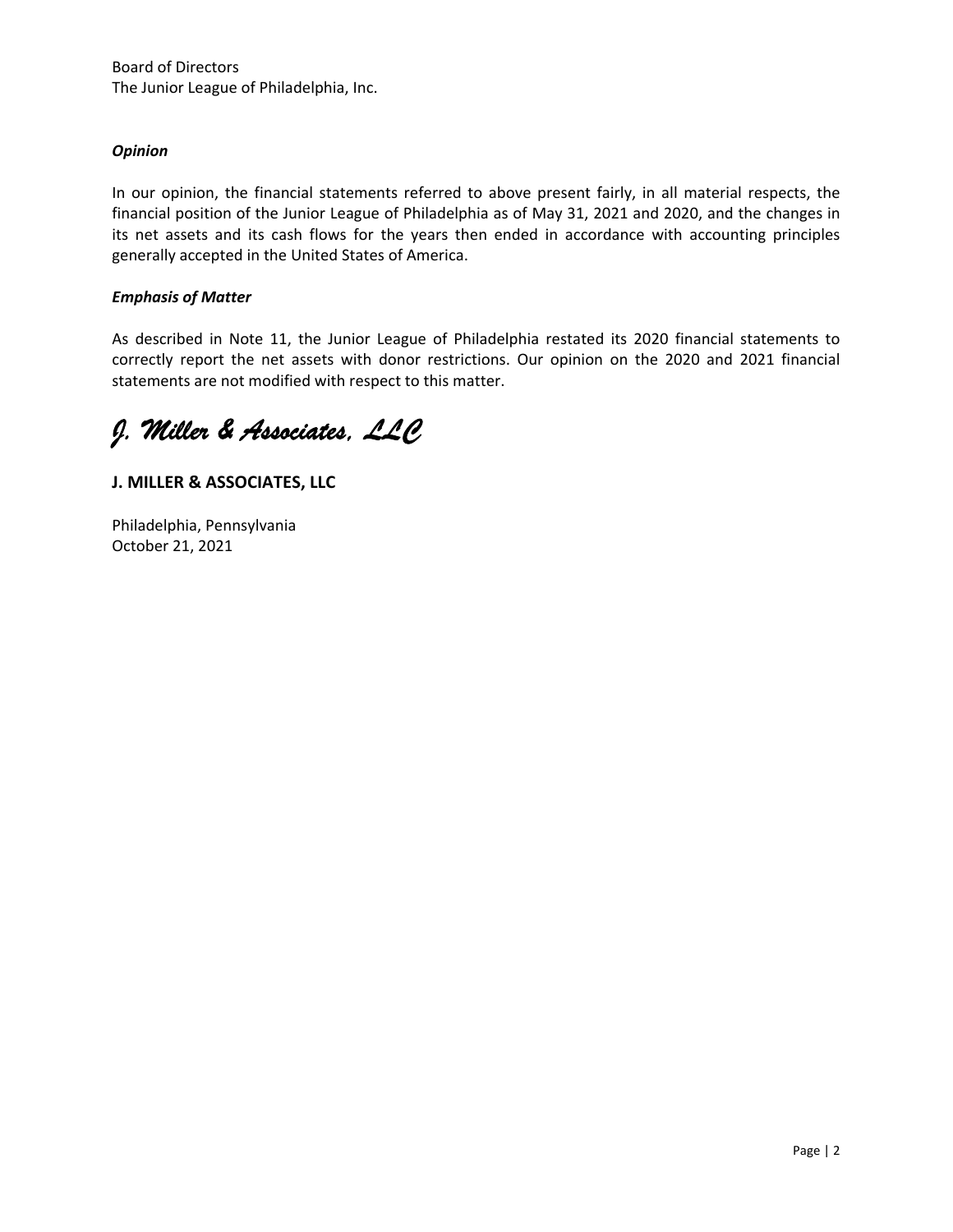# **THE JUNIOR LEAGUE OF PHILADELPHIA, INC. STATEMENTS OF FINANCIAL POSITION MAY 31, 2021 AND 2020**

|                                                               |                 |     | Restated  |
|---------------------------------------------------------------|-----------------|-----|-----------|
|                                                               | 2021            |     | 2020      |
| <b>ASSETS</b>                                                 |                 |     |           |
| <b>CURRENT ASSETS</b>                                         |                 |     |           |
| Cash and Cash Equivalents                                     | \$<br>227,923   | \$  | 250,742   |
| Inventory                                                     | 323,812         |     | 327,846   |
| <b>Contributions and Other Receivables</b>                    | 15,550          |     | 1,480     |
| <b>Prepaid Expenses</b>                                       | 16,276          |     | 17,433    |
| <b>Total Current Assets</b>                                   | 583,561         |     | 597,501   |
|                                                               |                 |     |           |
| Property and Equipment, Net                                   | 2,584,410       |     | 2,744,422 |
| Investments                                                   | 1,067,031       |     | 821,624   |
| Beneficial Interest in Assets Held by Philadelphia Foundation | 34,490          |     | 24,260    |
|                                                               |                 |     |           |
| <b>Total Assets</b>                                           | \$<br>4,269,492 | \$  | 4,187,807 |
| <b>LIABILITIES AND NET ASSETS</b>                             |                 |     |           |
| <b>CURRENT LIABILITIES</b>                                    |                 |     |           |
| <b>Accounts Payable</b>                                       | \$<br>26,897    | \$  | 26,722    |
| <b>Accrued Expenses</b>                                       | 17,181          |     | 6,719     |
| Current Portion of Long -Term Debt                            | 31,477          |     | 39,251    |
| Refundable Advance                                            | 20,000          |     |           |
| Deferred Membership Dues                                      | 82,141          |     | 79,676    |
| <b>Total Current Liabilities</b>                              | 177,696         |     | 152,368   |
|                                                               |                 |     |           |
| Long-Term Debt, Net of Current Portion                        | 692,779         |     | 724,245   |
| <b>Total Liabilities</b>                                      | 870,475         |     | 876,613   |
| <b>NET ASSETS</b>                                             |                 |     |           |
| <b>Without Donor Restrictions</b>                             |                 |     |           |
| Undesignated                                                  | 3,219,976       |     | 3,173,687 |
| Board Designated - Headquarter Maintenance                    | 144,551         |     | 113,247   |
| <b>Total Net Assets Without Donor Restrictions</b>            | 3,364,527       |     | 3,286,934 |
| <b>With Donor Restrictions</b>                                | 34,490          |     | 24,260    |
| <b>Total Net Assets</b>                                       | 3,399,017       |     | 3,311,194 |
| <b>Total Liabilities and Net Assets</b>                       | \$<br>4,269,492 | \$. | 4,187,807 |
|                                                               |                 |     |           |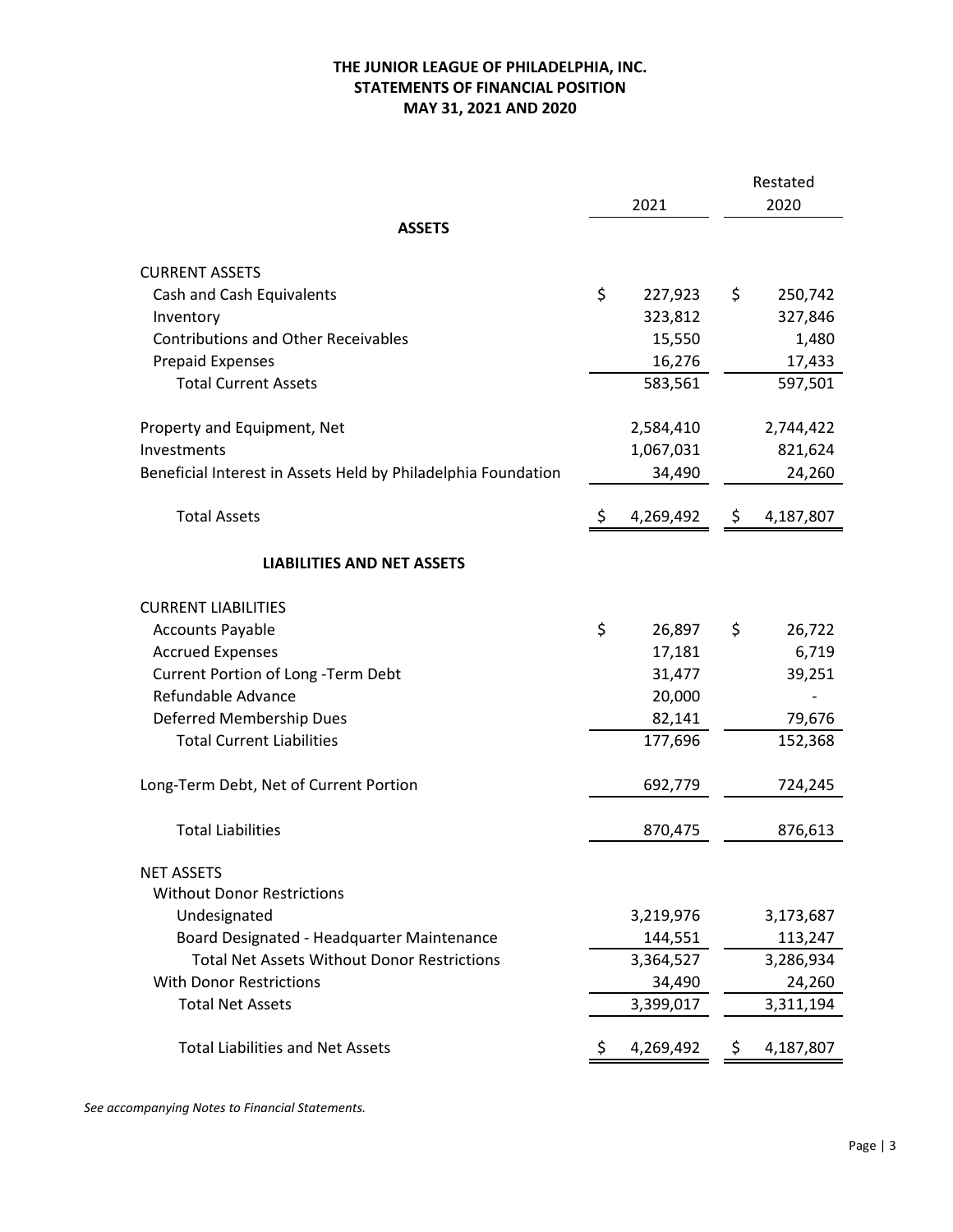## **THE JUNIOR LEAGUE OF PHILADELPHIA STATEMENTS OF ACTIVITIES YEARS ENDED MAY 31, 2021 AND 2020**

|                                                        |               |                                            |  |                 | Restated             |           |                   |          |       |             |  |
|--------------------------------------------------------|---------------|--------------------------------------------|--|-----------------|----------------------|-----------|-------------------|----------|-------|-------------|--|
|                                                        |               | 2021                                       |  |                 |                      |           |                   | 2020     |       |             |  |
|                                                        | Without       |                                            |  |                 |                      |           |                   |          |       |             |  |
|                                                        | Donor         | <b>With Donor</b><br>Restrictions<br>Total |  |                 | <b>Without Donor</b> |           | <b>With Donor</b> |          |       |             |  |
|                                                        | Restrictions  |                                            |  |                 | Restrictions         |           | Restrictions      |          | Total |             |  |
| <b>PUBLIC SUPPORT AND REVENUE</b>                      |               |                                            |  |                 |                      |           |                   |          |       |             |  |
| <b>Public Support</b>                                  |               |                                            |  |                 |                      |           |                   |          |       |             |  |
| <b>Donated Materials</b>                               | 362,672<br>Ŝ. | \$                                         |  | \$<br>362,672   | \$                   | 619,940   | \$                |          | \$    | 619,940     |  |
| Contributions                                          | 104,718       |                                            |  | 104,718         |                      | 54,655    |                   |          |       | 54,655      |  |
| Revenue                                                |               |                                            |  |                 |                      |           |                   |          |       |             |  |
| <b>Retail Sales of Donated Materials</b>               | 409,638       |                                            |  | 409,638         |                      | 588,654   |                   |          |       | 588,654     |  |
| Membership Dues and Fees                               | 125,775       |                                            |  | 125,775         |                      | 130,753   |                   |          |       | 130,753     |  |
| Interest and Dividends, net                            | 8,392         |                                            |  | 8,392           |                      | 12,195    |                   |          |       | 12,195      |  |
| Change in Assets Held by the Philadelphia Foundation   |               | 10,230                                     |  | 10,230          |                      |           |                   | (4,801)  |       | (4,801)     |  |
| Net Realized and Unrealized Gain/(Loss) on Investments | 222,500       |                                            |  | 222,500         |                      | 33,427    |                   |          |       | 33,427      |  |
| Total Revenues, Gains and Support                      | 1,233,695     | 10,230                                     |  | 1,243,925       |                      | 1,439,624 |                   | (4, 801) |       | 1,434,823   |  |
| <b>EXPENSES</b>                                        |               |                                            |  |                 |                      |           |                   |          |       |             |  |
| <b>Program Services</b>                                |               |                                            |  |                 |                      |           |                   |          |       |             |  |
| <b>Thrift Shop</b>                                     | 542,589       |                                            |  | 542,589         |                      | 846,905   |                   |          |       | 846,905     |  |
| <b>Community Outreach</b>                              | 45,860        |                                            |  | 45,860          |                      | 33,017    |                   |          |       | 33,017      |  |
| <b>Membership Programs</b>                             | 88,497        |                                            |  | 88,497          |                      | 123,116   |                   |          |       | 123,116     |  |
| <b>Total Program Services</b>                          | 676,946       |                                            |  | 676,946         |                      | 1,003,038 |                   |          |       | 1,003,038   |  |
| <b>Supporting Activities</b>                           |               |                                            |  |                 |                      |           |                   |          |       |             |  |
| <b>National Organization Dues</b>                      | 28,821        |                                            |  | 28,821          |                      | 30,885    |                   |          |       | 30,885      |  |
| <b>Management and General</b>                          | 417,383       |                                            |  | 417,383         |                      | 438,268   |                   |          |       | 438,268     |  |
| Fundraising                                            | 32,952        |                                            |  | 32,952          |                      | 30,030    |                   |          |       | 30,030      |  |
| <b>Total Expenses</b>                                  | 1,156,102     |                                            |  | 1,156,102       |                      | 1,502,221 |                   |          |       | 1,502,221   |  |
| <b>CHANGE IN NET ASSETS</b>                            | 77,593        | 10,230                                     |  | 87,823          |                      | (62, 597) |                   | (4,801)  |       | (67, 398)   |  |
| Net Assets - Beginning of Year                         | 3,286,934     | 24,260                                     |  | 3,311,194       |                      | 3,349,531 |                   | 29,061   |       | 3,378,592   |  |
| <b>NET ASSETS - END OF YEAR</b>                        | \$3,364,527   | 34,490<br>\$.                              |  | \$<br>3,399,017 | \$.                  | 3,286,934 | \$                | 24,260   |       | \$3,311,194 |  |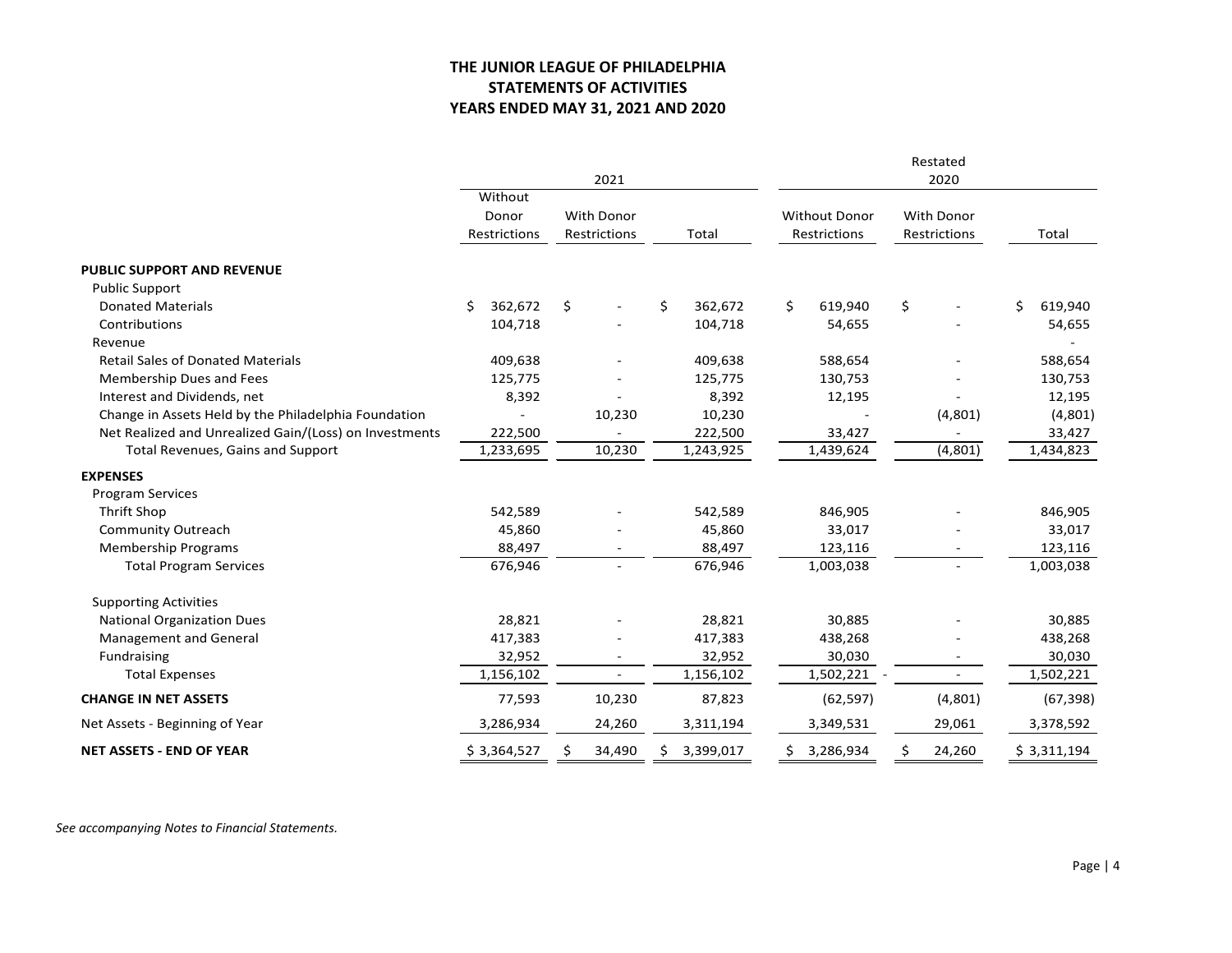## **THE JUNIOR LEAGUE OF PHILADELPHIA, INC. STATEMENT OF FUNCTIONAL EXPENSES YEAR ENDED MAY 31, 2021**

|                                     | <b>Program Services</b> |                          |                          |                          |     |                                         |                                                |                         |                          |               |
|-------------------------------------|-------------------------|--------------------------|--------------------------|--------------------------|-----|-----------------------------------------|------------------------------------------------|-------------------------|--------------------------|---------------|
|                                     |                         | <b>Thrift Shop</b>       | Community<br>Outreach    | Membership<br>Programs   |     | <b>Total Program</b><br><b>Services</b> | <b>National</b><br>Organization<br><b>Dues</b> | Management &<br>General | <b>Fundraising</b>       | <b>Total</b>  |
| <b>Payroll and Related Benefits</b> |                         |                          |                          |                          |     |                                         |                                                |                         |                          |               |
| <b>Salaries</b>                     | Ś                       | 102,355 \$               | $\sim$                   | \$<br>$20,422$ \$        |     | 122,777                                 | \$                                             | \$<br>70,867            | \$<br>ä,                 | \$<br>193,644 |
| <b>Payroll Taxes</b>                |                         | 7,801                    |                          | 1,462                    |     | 9,263                                   |                                                | 5,605                   | ÷                        | 14,868        |
| <b>Benefits</b>                     |                         | 22,842                   | $\overline{\phantom{a}}$ | 9,866                    |     | 32,708                                  |                                                | 10,252                  | $\overline{\phantom{a}}$ | 42,960        |
| Total payroll and related benefits  |                         | 132,998                  |                          | 31,750                   |     | 164,748                                 |                                                | 86,724                  |                          | 251,472       |
| <b>Contract Services</b>            |                         | 542                      |                          |                          |     | 542                                     |                                                | 14,078                  |                          | 14,620        |
| <b>Professional Fees</b>            |                         |                          |                          |                          |     |                                         |                                                | 25,086                  |                          | 25,086        |
| <b>Outreach Grants and Events</b>   |                         | ٠                        | $\overline{\phantom{a}}$ | 51,125                   |     | 51,125                                  |                                                | 2,000                   | 23,542                   | 76,667        |
| Awards                              |                         |                          |                          |                          |     | $\overline{\phantom{a}}$                |                                                | 6,349                   |                          | 6,349         |
| Dues                                |                         |                          |                          | $\blacksquare$           |     | $\overline{\phantom{a}}$                | 28,821                                         |                         | ٠                        | 28,821        |
| Occupancy and Building Maintenance  |                         | 1,266                    |                          | $\overline{\phantom{a}}$ |     | 1,266                                   |                                                | 43,919                  | $\overline{\phantom{a}}$ | 45,185        |
| <b>Printing and Advertising</b>     |                         | 2,024                    | 1,902                    | 325                      |     | 4,251                                   | $\blacksquare$                                 | 4,910                   | 2,725                    | 11,886        |
| <b>Other Operating Expenses</b>     |                         | 6,332                    |                          | 30                       |     | 6,362                                   |                                                | (1, 264)                | 28                       | 5,126         |
| Supplies                            |                         | 3,168                    | 5,986                    | 2,142                    |     | 11,296                                  |                                                | 546                     | 5,958                    | 17,800        |
| Thrift Shop                         |                         | 393,864                  |                          | $\blacksquare$           |     | 393,864                                 |                                                |                         | ä,                       | 393,864       |
| <b>Training and Conferences</b>     |                         | $\blacksquare$           | 798                      | 1,967                    |     | 2,765                                   |                                                | 2,926                   | ٠                        | 5,691         |
| Food & Catering                     |                         | 1,138                    | 37,174                   | $\overline{\phantom{a}}$ |     | 38,312                                  |                                                |                         |                          | 38,312        |
| Insurance                           |                         | $\overline{\phantom{a}}$ |                          | $\blacksquare$           |     | $\overline{\phantom{a}}$                |                                                | 16,530                  |                          | 16,530        |
| Telephone                           |                         | 1,138                    |                          | $\blacksquare$           |     | 1,138                                   |                                                | 21,522                  | $\sim$                   | 22,660        |
| Postage                             |                         | 119                      |                          | 1,158                    |     | 1,277                                   |                                                | 770                     | 699                      | 2,746         |
| Interest                            |                         |                          |                          |                          |     | $\overline{\phantom{a}}$                |                                                | 33,275                  | ٠                        | 33,275        |
| Depreciation                        |                         | $\blacksquare$           |                          |                          |     | ٠                                       |                                                | 160,012                 | $\overline{\phantom{a}}$ | 160,012       |
| <b>Total Expenses</b>               |                         | 542,589                  | \$.<br>45,860            | 88,497<br>\$.            | -\$ | 676,946                                 | 28,821                                         | 417,383                 | 32,952                   | 1,156,102     |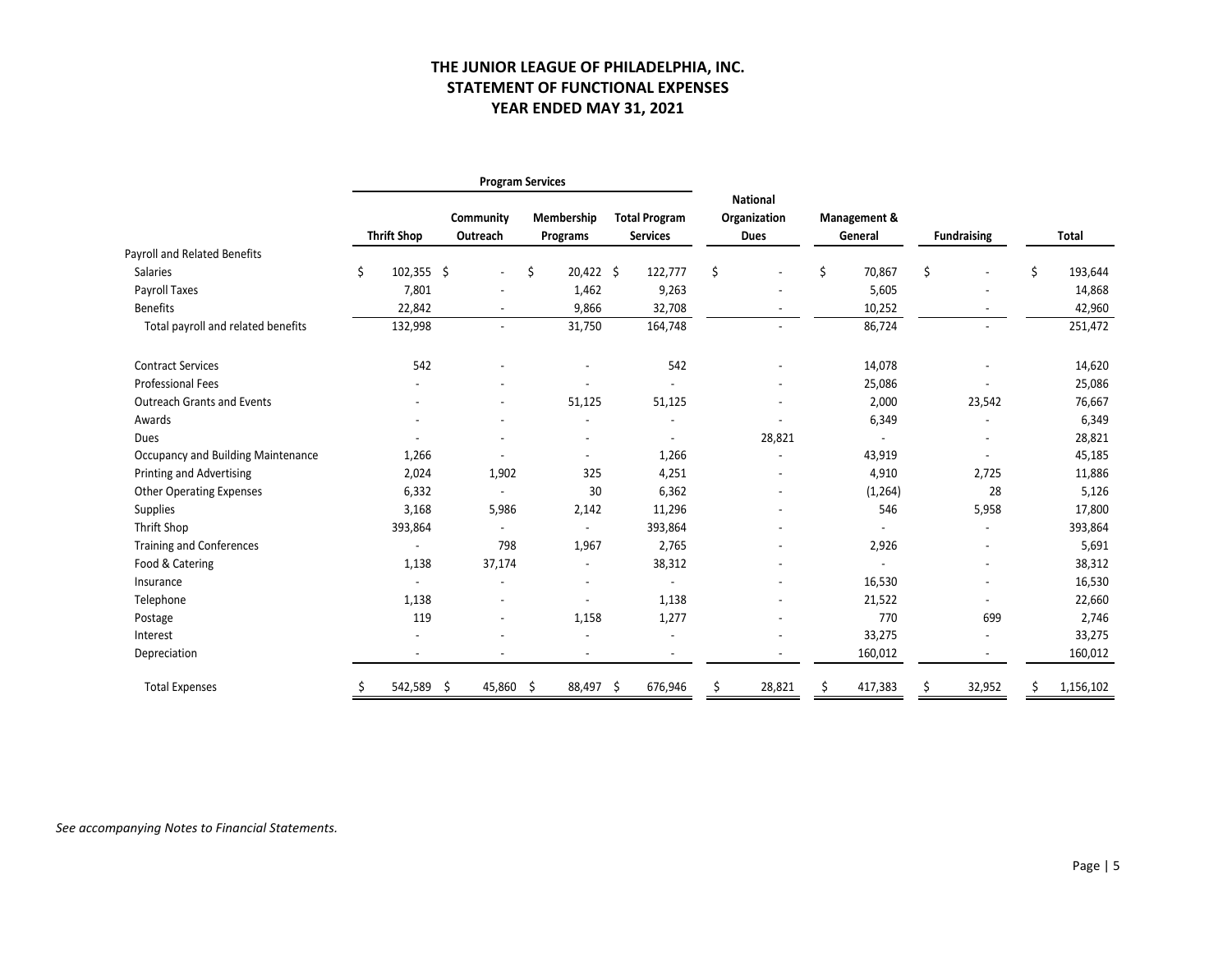## **THE JUNIOR LEAGUE OF PHILADELPHIA STATEMENT OF FUNCTIONAL EXPENSES YEAR ENDED MAY 31, 2020**

|                                    | <b>Program Services</b> |                          |                       |                        |                                         |                                                |    |                          |                          |       |           |
|------------------------------------|-------------------------|--------------------------|-----------------------|------------------------|-----------------------------------------|------------------------------------------------|----|--------------------------|--------------------------|-------|-----------|
|                                    |                         | <b>Thrift Shop</b>       | Community<br>Outreach | Membership<br>Programs | <b>Total Program</b><br><b>Services</b> | <b>National</b><br>Organization<br><b>Dues</b> |    | Management &<br>General  | <b>Fundraising</b>       | Total |           |
| Payroll and Related Benefits       |                         |                          |                       |                        |                                         |                                                |    |                          |                          |       |           |
| Salaries                           | Ś.                      | 171,215 \$               | $\sim$                | \$<br>48,365 \$        | 219,580                                 | \$                                             | Ś. | 70,912                   | \$                       | \$    | 290,492   |
| Payroll Taxes                      |                         | 12,631                   |                       | 3,700                  | 16,331                                  |                                                |    | 5,387                    |                          |       | 21,718    |
| <b>Benefits</b>                    |                         | 24,608                   |                       | 15,180                 | 39,788                                  |                                                |    | 8,955                    |                          |       | 48,743    |
| Total payroll and related benefits |                         | 208,454                  | $\sim$                | 67,245                 | 275,699                                 |                                                |    | 85,254                   |                          |       | 360,953   |
| <b>Contract Services</b>           |                         | 2,358                    |                       | $\blacksquare$         | 2,358                                   |                                                |    | 6,825                    |                          |       | 9,183     |
| Professional Fees                  |                         | 215                      |                       |                        | 215                                     |                                                |    | 36,758                   |                          |       | 36,973    |
| <b>Outreach Grants and Events</b>  |                         | $\overline{\phantom{a}}$ | 3,497                 | 11,400                 | 14,897                                  |                                                |    | 10,708                   | 21,050                   |       | 46,655    |
| Awards                             |                         | $\overline{\phantom{a}}$ |                       |                        | ÷                                       |                                                |    | 6,317                    | 49                       |       | 6,366     |
| Dues                               |                         |                          |                       |                        |                                         | 30,885                                         |    |                          |                          |       | 30,885    |
| Occupancy and Building Maintenance |                         | 34,719                   |                       |                        | 34,719                                  |                                                |    | 10,158                   | $\sim$                   |       | 44,877    |
| <b>Printing and Advertising</b>    |                         | 150                      | 10,664                |                        | 10,814                                  |                                                |    | 10,764                   | 109                      |       | 21,687    |
| <b>Other Operating Expenses</b>    |                         | 11,130                   | 679                   | 18,906                 | 30,715                                  |                                                |    | 12,465                   | 520                      |       | 43,700    |
| Supplies                           |                         | 6,288                    | 3,264                 | 2,702                  | 12,254                                  |                                                |    | 1,939                    | 3,331                    |       | 17,524    |
| Thrift Shop                        |                         | 559,291                  |                       | $\blacksquare$         | 559,291                                 |                                                |    | $\overline{\phantom{a}}$ |                          |       | 559,291   |
| <b>Training and Conferences</b>    |                         | 84                       |                       | 15,774                 | 15,858                                  |                                                |    | 5,620                    | $\overline{\phantom{a}}$ |       | 21,478    |
| Food & Catering                    |                         | $\overline{a}$           | 14,913                | 5,131                  | 20,044                                  |                                                |    | 910                      | 4,520                    |       | 25,474    |
| Insurance                          |                         |                          |                       |                        |                                         |                                                |    | 14,955                   |                          |       | 14,955    |
| Telephone                          |                         | 24,150                   |                       |                        | 24,150                                  |                                                |    | $\overline{a}$           |                          |       | 24,150    |
| Postage                            |                         | 66                       |                       | 1,958                  | 2,024                                   |                                                |    | 1,698                    | 451                      |       | 4,173     |
| Interest                           |                         |                          |                       |                        |                                         |                                                |    | 33,796                   |                          |       | 33,796    |
| Depreciation                       |                         |                          |                       |                        |                                         |                                                |    | 200,101                  |                          |       | 200,101   |
| <b>Total Expenses</b>              |                         | 846,905                  | \$.<br>33,017         | 123,116<br>\$          | -Ś<br>1,003,038                         | 30,885                                         |    | 438,268                  | 30,030                   |       | 1,502,221 |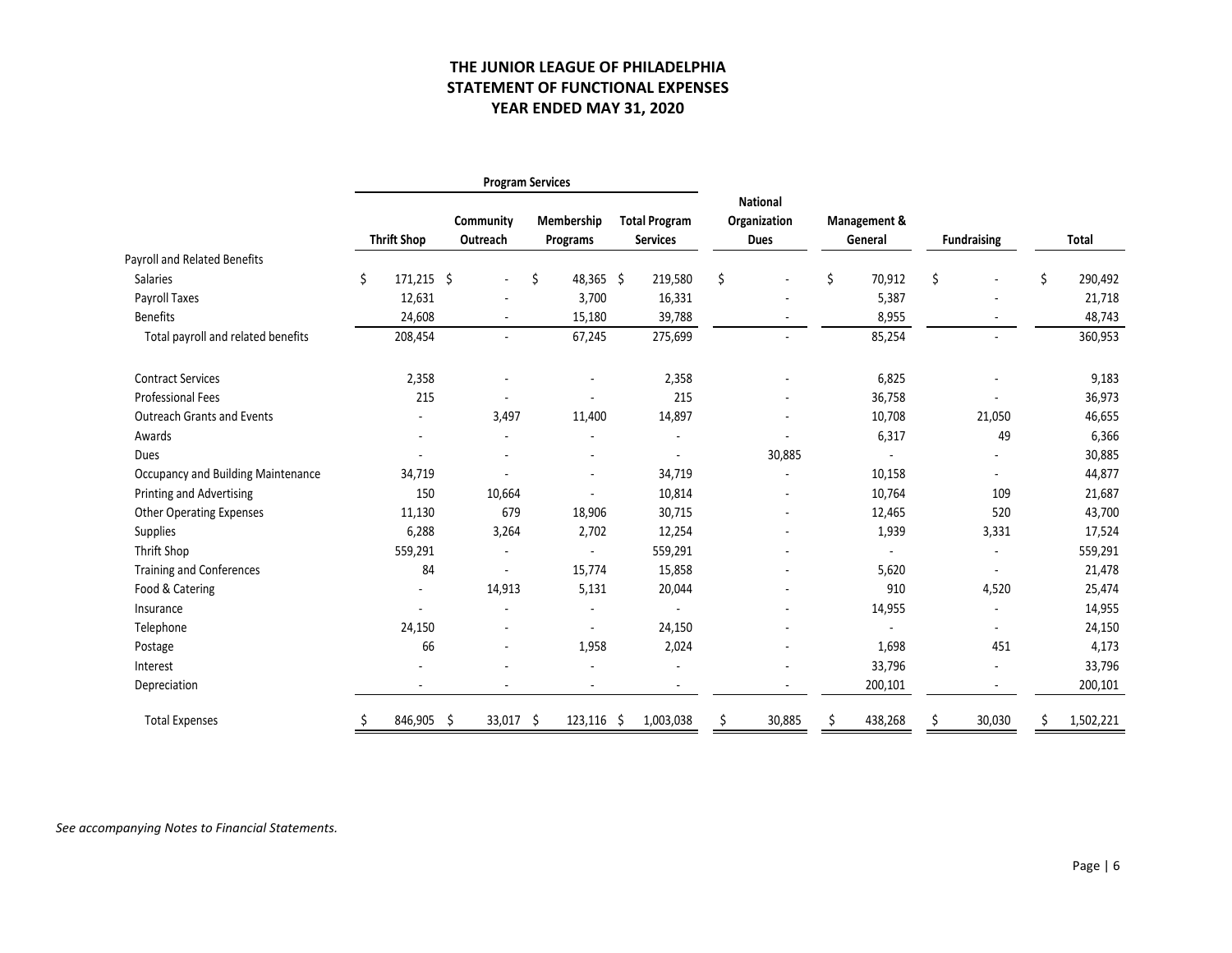# **THE JUNIOR LEAGUE OF PHILADELPHIA, INC. STATEMENTS OF CASH FLOWS FOR THE YEARS ENDED MAY 31, 2021 AND 2020**

|                                                                                   | 2021          | 2020            |
|-----------------------------------------------------------------------------------|---------------|-----------------|
| <b>CASH FLOWS FROM OPERATING ACTIVITIES</b>                                       |               |                 |
| Change in Net Assets                                                              | \$<br>87,823  | \$<br>(67, 398) |
| Adjustments to Change in Net Assets                                               |               |                 |
| to Net Cash From Operating Activities:                                            |               |                 |
| <b>Depreciation and Amortization</b>                                              | 160,012       | 200,101         |
| Net Realized and Unrealized (Gain) Loss on Investments<br>Increase (Decrease) in: | (222,500)     | (33, 427)       |
| Change in Value of Assets Held by Philadelphia Foundation                         | (10, 230)     | 4,801           |
| Inventory                                                                         | 4,034         | (102, 846)      |
| <b>Contributions and Other Receivables</b>                                        | (14,070)      | 3,106           |
| <b>Prepaid Expenses</b>                                                           | 1,157         | (5, 756)        |
| <b>Accounts Payable</b>                                                           | 175           | (6, 477)        |
| <b>Accrued Expenses</b>                                                           | 10,462        |                 |
| Refundable Advance                                                                | 20,000        |                 |
| Deferred Membership Dues                                                          | 2,465         | (3, 166)        |
| Net Cash Provided (Used) by Operating Activities                                  | 39,328        | (11,062)        |
|                                                                                   |               |                 |
| <b>CASH FLOWS FROM INVESTING ACTIVITIES</b>                                       |               |                 |
| Sale of Investments                                                               | 103,685       | 118,443         |
| Purchase of Investments                                                           | (126, 592)    | (116, 462)      |
| Net Cash Provided (Used) by Investing Activities                                  | (22, 907)     | 1,981           |
| <b>CASH FLOWS FROM FINANCING ACTIVITIES</b>                                       |               |                 |
| Repayments of Long-Term Debt                                                      | (39, 240)     | (34, 709)       |
| Net Cash Used by Financing Activities                                             | (39, 240)     | (34, 709)       |
| <b>NET DECREASE IN CASH</b>                                                       | (22, 819)     | (43, 790)       |
| Cash and Cash Equivalents - Beginning of Year                                     | 250,742       | 294,532         |
| CASH AND CASH EQUIVALENTS - END OF YEAR                                           | \$<br>227,923 | \$<br>250,742   |
| <b>SUPPLEMENTAL DISCLOSURES</b>                                                   |               |                 |
| Interest Expense Paid                                                             | \$<br>33,275  | \$<br>33,796    |
| <b>Noncash Transactions:</b>                                                      |               |                 |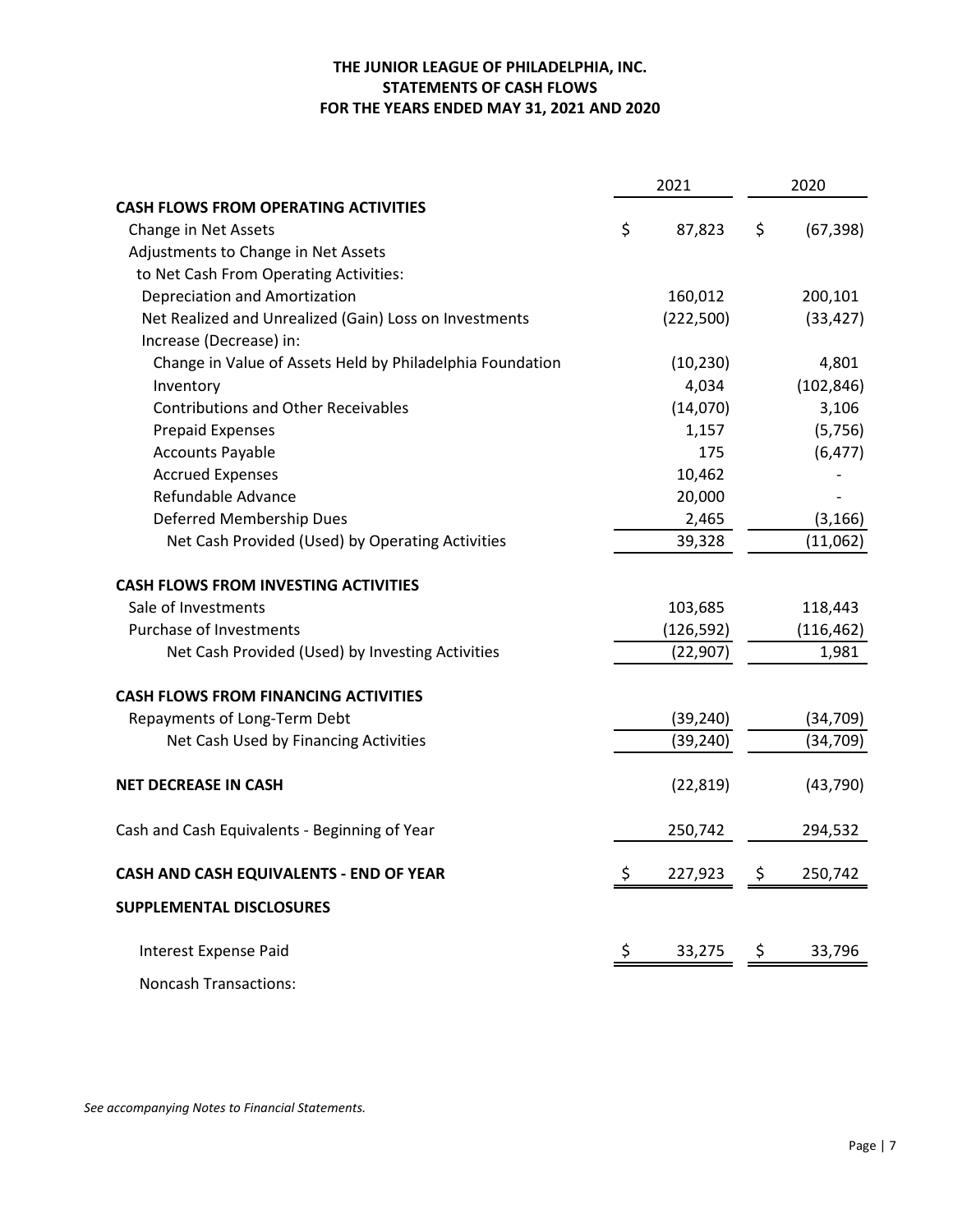### **NOTE 1 NATURE OF THE ORGANIZATION**

The Junior League of Philadelphia, Inc. (the "League") is an organization of women committed to promoting volunteerism, developing the potential of women, and improving communities through the effective action and leadership of trained volunteers. Its purpose is exclusively educational and charitable.

The League obtains substantially all of its revenues from dues charged to its members and the sale of donated materials through its thrift shop. The League uses these funds to support the community, including programming that creates a positive impact on health and wellness of adults and children in the Greater Philadelphia area. The League provides funding to community programs, as well as direct expenditures for other community programs managed by League members and volunteers.

### **NOTE 2 SUMMARY OF SIGNIFICANT ACCOUNTING POLICIES**

### **Basis of Accounting**

The financial statements of the League have been prepared on the accrual basis of accounting and accordingly reflect all significant receivables, payables, and other liabilities.

### **Financial Statement Presentation**

The League is required to report information regarding its financial position and activities according to two classes of net assets: net assets without donor restrictions and net assets with donor restrictions.

A description of the net asset categories follows:

 *Net Assets Without Donor Restrictions* ‐ are those that are available to support of operations and not subject to donor (or certain grantor) restrictions. These net assets may be used at the discretion of the League's management and board.

Net Assets With Donor Restrictions - Net assets subject to donor (or certain grantor) imposed restrictions. Some donor‐imposed restrictions are temporary in nature, such as those that will be met by the passage of time or other events specified by the donor. Other donor-imposed restrictions are perpetual in nature, where the donor stipulates that resources be maintained in perpetuity.

#### **Reclassifications**

Certain amounts for 2020 have been reclassified to conform to the financial statement presentation for 2021. Such reclassifications had no effect on previously reported net assets.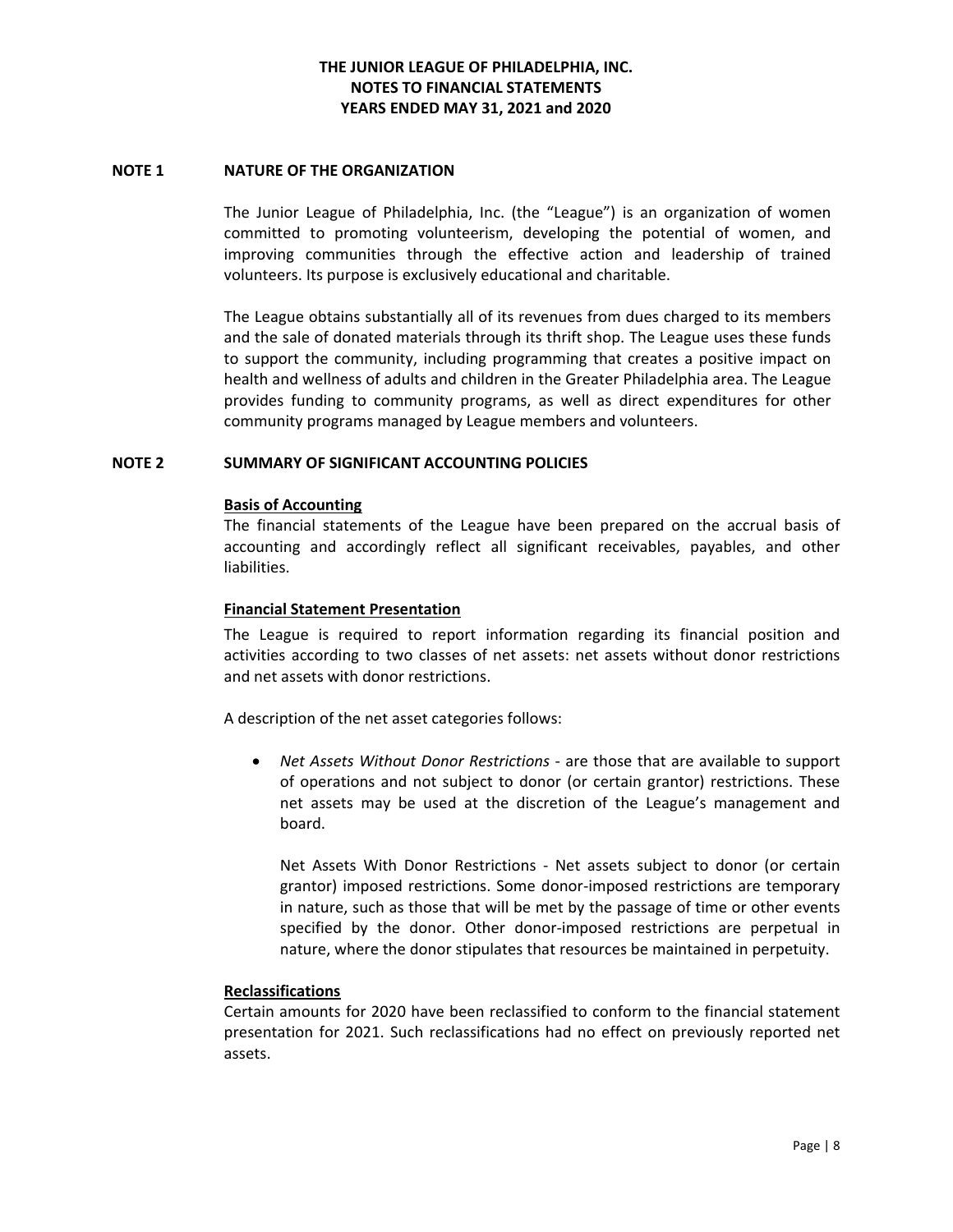### **NOTE 2 SUMMARY OF SIGNIFICANT ACCOUNTING POLICIES (CONTINUED)**

### **Use of Estimates**

The preparation of financial statements in conformity with U.S. generally accepted accounting principles requires management to make estimates and assumptions that affect the reported amounts of assets and liabilities and disclosure of contingent assets and liabilities at the date of the financial statements and the reported amounts of revenues and expenses during the reporting period. Actual results could differ from those estimates.

### **Cash and Cash Equivalents**

For purposes of the statement of cash flows, the League considers cash and highly liquid investments with original maturities of three months or less at the time of acquisition to be cash and cash equivalents.

### **Contribution and Other Receivables**

Contributions and Other Receivables consist of unconditional promises to gives and amounts due for program services that are expected to be collected in less than one year. The League evaluates whether receivables are fully collectible on an annual basis and balances are written off when deemed uncollectible.

#### **Investments and Beneficial Interest in Assets Held by the Philadelphia Foundation**

These are presented in the financial statements at fair market value. Interest and dividend income less investment expenses and realized/unrealized gains and losses are reported in the statement of activities.

#### **Inventory**

The League maintains an inventory of gently used clothing and household items donated by its members and others for resale by the Thrift shop operated by the League. The donated items are recognized at fair value at the date of donation and reported in the statements of activities as donated materials. The League performs a physical count of inventory as the basis for estimating the value of inventory at fiscal year-end. The inventory measurement process considers the value of inventory sold to be the equivalent of cost of goods sold and is reported as retail sales of donated materials in the statements of activities*.*

## **Property and Equipment and Depreciation**

Property and equipment are stated at cost or, if contributed, at the related fair market value at the date of contribution. Depreciation is provided by the straight‐line and accelerated methods over the estimated useful lives of the assets. The estimated useful lives are as follows: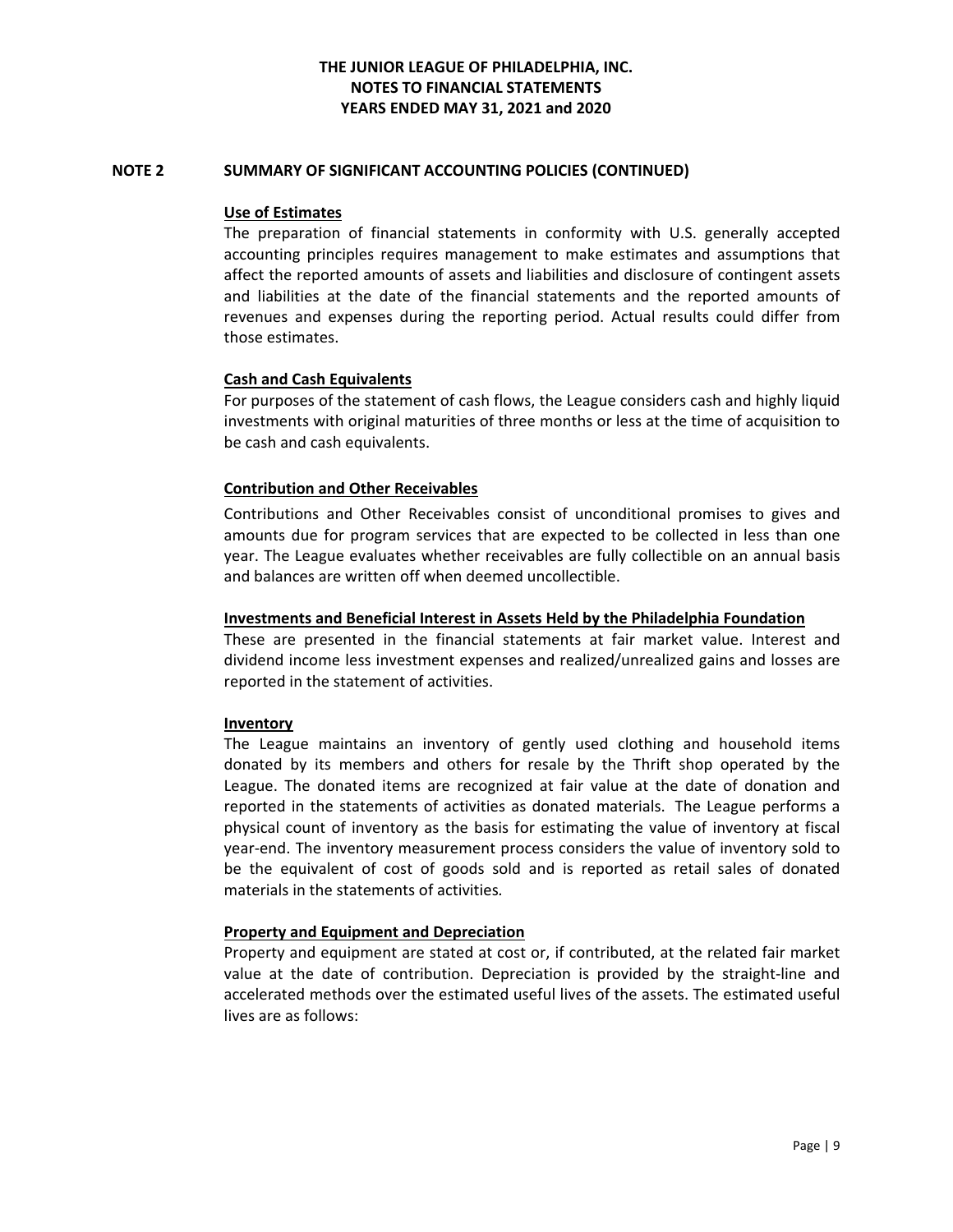### **NOTE 2 SUMMARY OF SIGNIFICANT ACCOUNTING POLICIES (CONTINUED)**

#### **Property and Equipment and Depreciation (Continued)**

|                                    | Years     |
|------------------------------------|-----------|
| Building and building improvements | $35 - 39$ |
| Office and equipment               |           |
| <b>Furniture</b>                   | $5-7$     |
| Computer software                  |           |

Repairs and maintenance which do not extend the useful lives of the related assets are expensed as incurred.

#### **Deferred Membership Dues**

Deferred membership dues represent dues collected from members that pertain to the next fiscal year.

### **Refundable Advances**

Amounts received prior to incurring qualifying expenditures are reported as refundable advances in the statement of financial position. The amount will be subsequently recognized as grant revenue in accordance with guidance for conditional contributions; that is, once the measurable performance or other barrier and right of return no longer existed.

#### **Donated Materials**

Donated materials are recorded as public support at their estimated fair value based on recent sales of similar items. The League recognized \$362,672 and \$619,940 during the years ended May 31, 2021 and 2020, respectively for the donation of materials.

## **Donated Services**

Donated services are recorded at the estimated fair value of the services received. If the services received (1) create or enhance a nonfinancial asset or (2) require specialized skills that are provided by individuals possessing those skills and would typically be purchased if not provided by donation. The League recognized no donated professional services in the fiscal years ended May 31, 2021 and 2020.

The League also receives a significant amount of donated services from unpaid volunteers who assist the League in its educational and charitable projects, the operation of its thrift shop, and the management of the League. While the League could not sustain its operations without the time donated by its members, the value of time does not meet the above criteria for recognition of contributed services contained in current accounting standards and, accordingly, is not included in the accompanying statements of activities.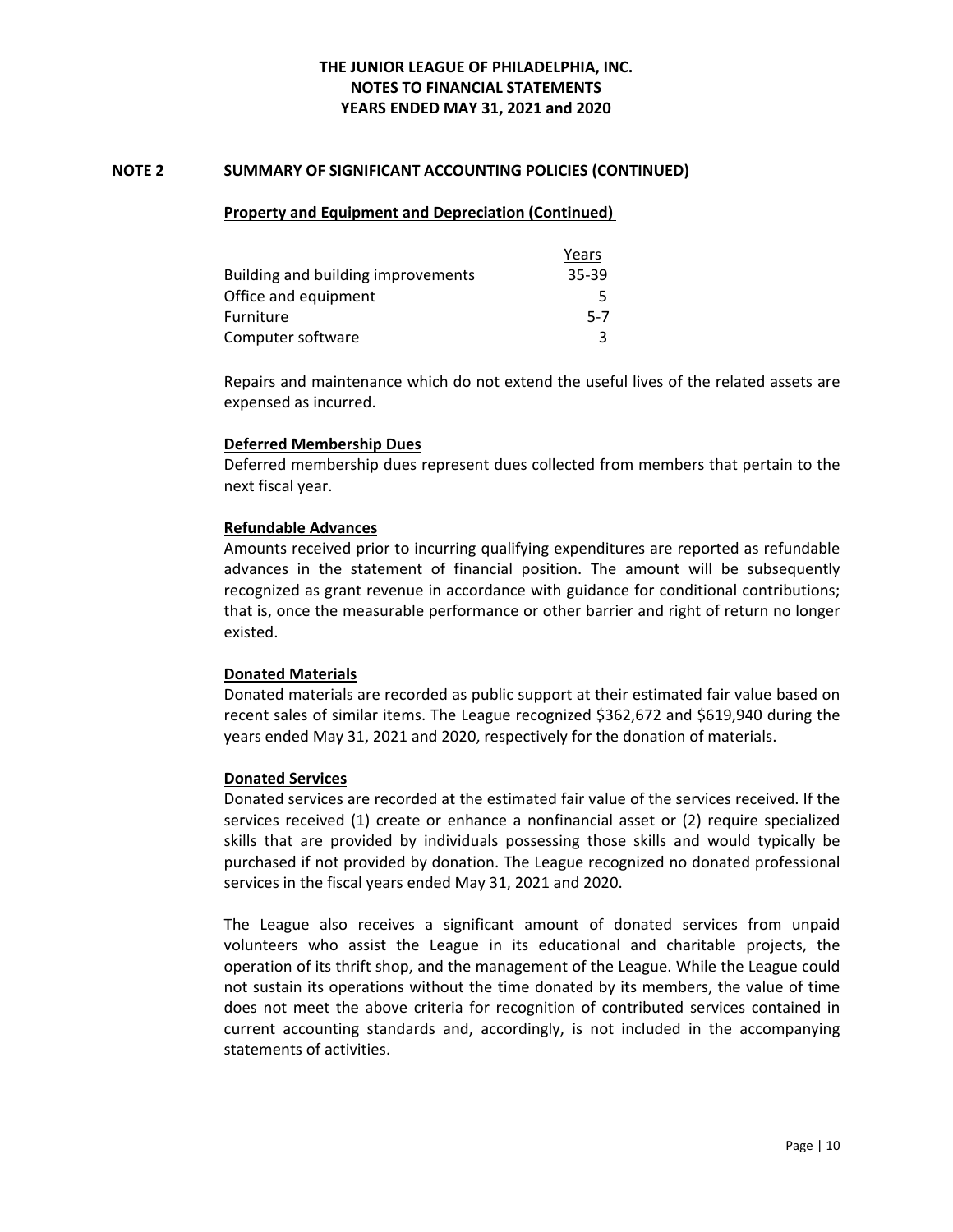### **NOTE 2 SUMMARY OF SIGNIFICANT ACCOUNTING POLICIES (CONTINUED)**

#### **Contributions**

The League recognizes contributions when cash, securities or other assets; an unconditional promise to give; or a notification of a beneficial interest is received. Conditional promises to give ‐ that is, those with a measurable performance or other barrier and a right of return - are not recognized until the conditions on which they depend have been met.

### **Membership Dues and Retail Sale of Donated Materials**

The League obtains substantially all of its revenues from dues charged to its members and the sale of donated materials through its thrift shop. Membership dues charged to members are recognized in the membership period for which the dues are paid. Membership dues are not comprised of an exchange element. The sale of donated materials through its thrift store are recognized at the time of sale.

### **Advertising Costs**

Advertising costs are charged to expense when incurred.

### **Functional Expenses**

The costs of providing the various programs and supporting services have been summarized on a functional basis in the statement of activities. The statement of functional expenses presents the natural classification detail of expenses by function. This approach aims to attribute functional expenses to the membership program, community outreach or Thrift Shop to which they relate. The expenses are allocated on a consistent basis from one period to the next.

#### **Income Tax Status**

The League is exempt from Federal income taxes under Section  $501(c)(3)$  of the Internal Revenue Service Code. Accordingly, no provision for income taxes is included in these financial statements. It qualifies for the charitable contribution deduction under Code Section 107(b)(1)(a) and has been classified as an organization other than a private foundation. The League is not aware of any activities that would jeopardize its tax‐ exempt status. The League is not aware of any activities that are subject to tax on unrelated business income.

#### **NOTE 3 LIQUIDITY AND AVAILABILITY**

Financial assets available for general expenditure, that is, without donor or other restrictions limiting their use, within one year of the statement of financial position, comprise the following: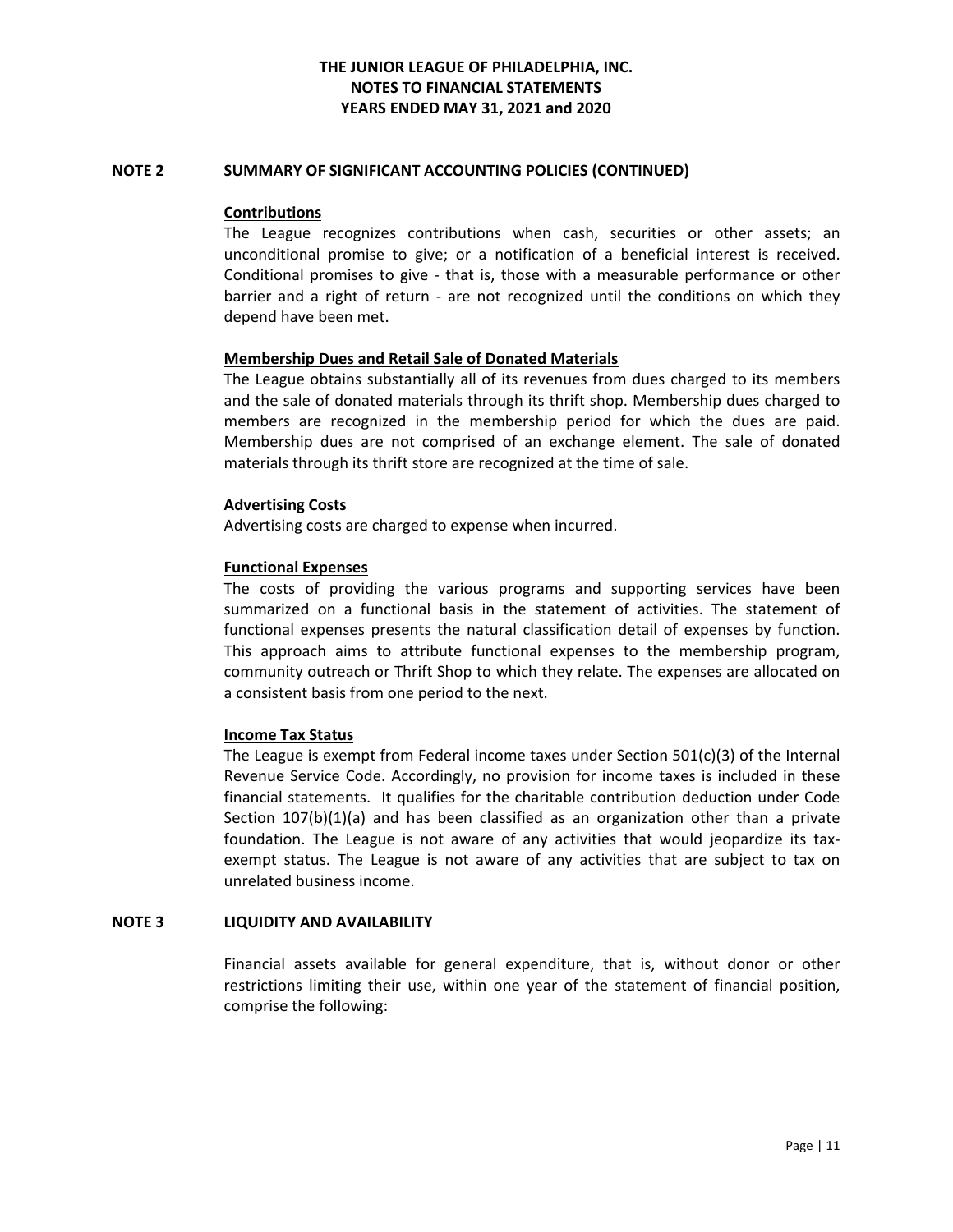### **NOTE 3 LIQUIDITY AND AVAILABILITY (CONTINUED)**

|                                     | 2021    | 2020    |
|-------------------------------------|---------|---------|
| Cash                                | 227.923 | 250,742 |
| Inventory                           | 323.812 | 327,846 |
| Contributions and other receivables | 15,550  | 1,480   |
|                                     | 567,285 | 580,068 |

The League's Endowment and Headquarter Maintenance funds represent endowments that are not available for general expenditure. The League's board has designated its Headquarter Maintenance funds as a reserve for maintenance of its building. The Headquarter Maintenance endowment funds totaled \$144,551 and \$113,247 as of May 31, 2021 and 2020, respectively.

As part of our liquidity management plan, the League invests cash in excess of daily requirements in savings accounts.

#### **NOTE 4 FAIR VALUE MEASUREMENTS**

The League reports fair value measurements of its assets using a three‐level hierarchy that prioritizes the inputs used to measure fair value. Fair value is the exchange price that would be received for an asset or paid to transfer a liability (an exit price) in the principal or most advantageous market for the asset or liability in an orderly transaction between market participants on the measurement date. The fair value hierarchy requires the League to maximize the use of observable inputs and minimize the use of unobservable inputs when measuring fair value. Observable inputs reflect market data obtained from independent sources, while unobservable inputs reflect the League's market assumptions. The three levels of fair value hierarchy are as follows:

*Level 1 inputs* consist of unadjusted quoted prices in active markets for identical assets as of the report date. A quoted price for an identical asset or liability in an active market provides the most reliable fair value measurement because it is directly observable to the market.

*Level 2 inputs* consist of other than quoted prices in active markets, which are either directly or indirectly observable as of the report date. The nature of these securities include investments for which quoted prices are available, but traded less frequently, and investments that are fair valued using other securities, the parameters which can be directly observed**.**

Level 3 inputs are unobservable as of the report date. These securities are measured using the best information available to estimate of fair value.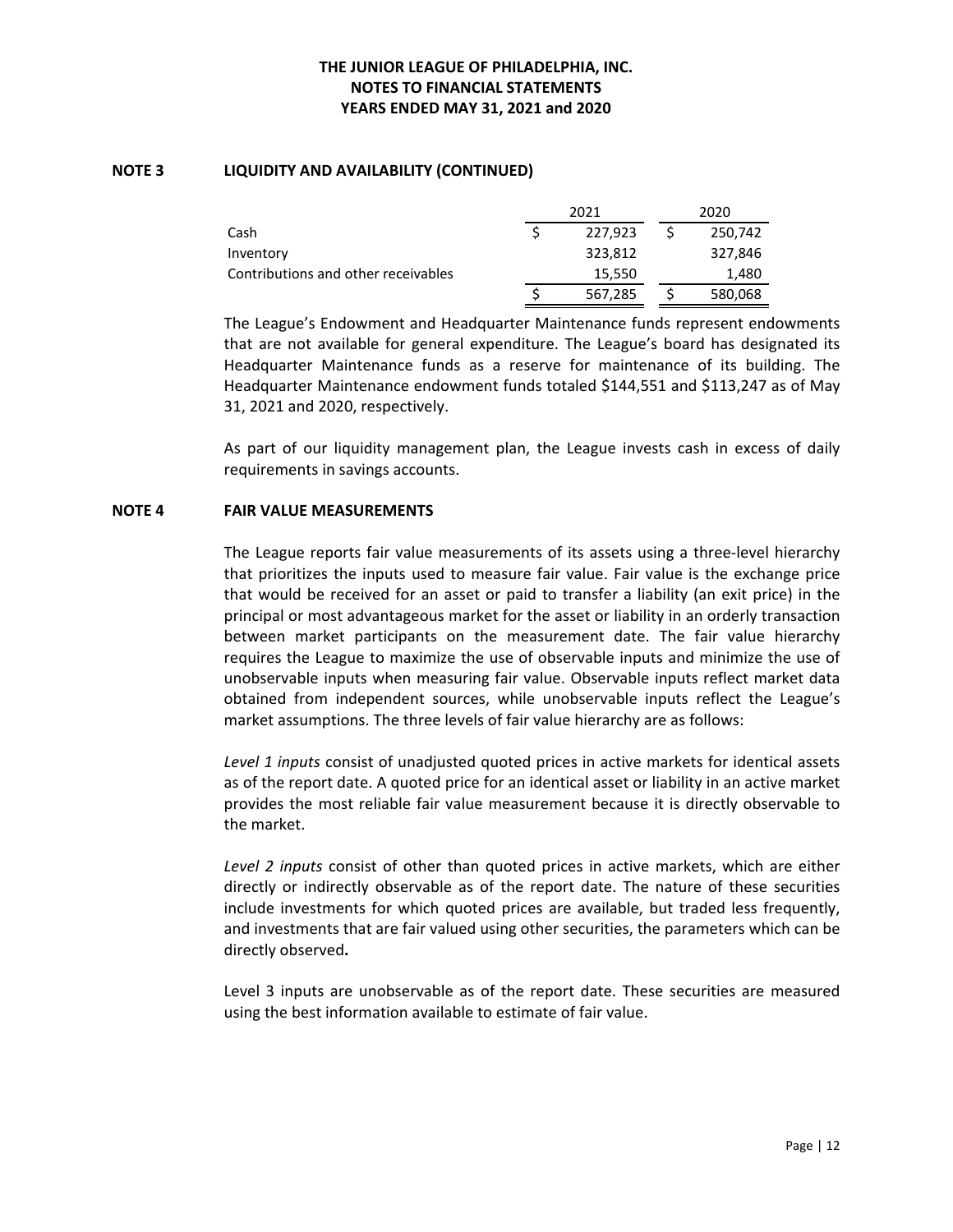### **NOTE 4 FAIR VALUE MEASUREMENTS (CONTINUED)**

The following tables set forth by level the League's assets at fair value within the fair value hierarchy as of May 31, 2021:

|                                         | Total        | Level 1      |     | Level 2 | Level 3       |
|-----------------------------------------|--------------|--------------|-----|---------|---------------|
| Haverford Trust Investment Portfolio    |              |              |     |         |               |
| Cash Equivalents                        | \$<br>14,575 | \$<br>14,575 | -\$ |         | \$            |
| Investments:                            |              |              |     |         |               |
| Equity                                  | 592,186      | 592,186      |     |         |               |
| Fixed Income - EFT                      | 124,623      | 124,623      |     |         |               |
| Fixed Income - Bonds & Notes            | 172,590      | 172,590      |     |         |               |
| Mutual Funds - Other                    | 177,632      | 177,632      |     |         |               |
|                                         | 1,067,031    | 1,067,031    |     |         |               |
| <b>Total Haverford Trust Investment</b> |              |              |     |         |               |
| Portfolio                               | 1,081,606    | 1,081,606    |     |         |               |
| Beneficial Interest in Assets Held by   |              |              |     |         |               |
| Philadelphia Foundation                 | 34,490       |              |     |         | 34,490        |
| Inventory                               | 323,812      |              |     |         | 323,812       |
|                                         | 358,302      | \$           | \$  |         | \$<br>358,302 |

The following tables set forth by level the League's assets at fair value within the fair value hierarchy as of May 31, 2020:

|                                         |     | Total   |    | Level 1 |      | Level 2 |      | Level 3 |  |
|-----------------------------------------|-----|---------|----|---------|------|---------|------|---------|--|
| Haverford Trust Investment Portfolio    |     |         |    |         |      |         |      |         |  |
| Cash Equivalents                        | \$. | 28,878  | \$ | 28,878  | - \$ |         | - \$ |         |  |
| Investments:                            |     |         |    |         |      |         |      |         |  |
| Equity                                  |     | 416,152 |    | 416,152 |      |         |      |         |  |
| Fixed Income - EFT                      |     | 67,371  |    | 67,371  |      |         |      |         |  |
| Fixed Income - Bonds & Notes            |     | 193,610 |    | 193,610 |      |         |      |         |  |
| Mutual Funds - Other                    |     | 144,491 |    | 144,491 |      |         |      |         |  |
|                                         |     | 821,624 |    | 821,624 |      |         |      |         |  |
| <b>Total Haverford Trust Investment</b> |     |         |    |         |      |         |      |         |  |
| Portfolio                               |     | 850,502 |    | 850,502 |      |         |      |         |  |
| Beneficial Interest in Assets Held by   |     |         |    |         |      |         |      |         |  |
| Philadelphia Foundation                 |     | 24,260  |    |         |      |         |      | 24,260  |  |
| Inventory                               |     | 327,846 |    |         |      |         |      | 327,846 |  |
|                                         |     | 352,106 | Ś  |         | \$   |         |      | 352,106 |  |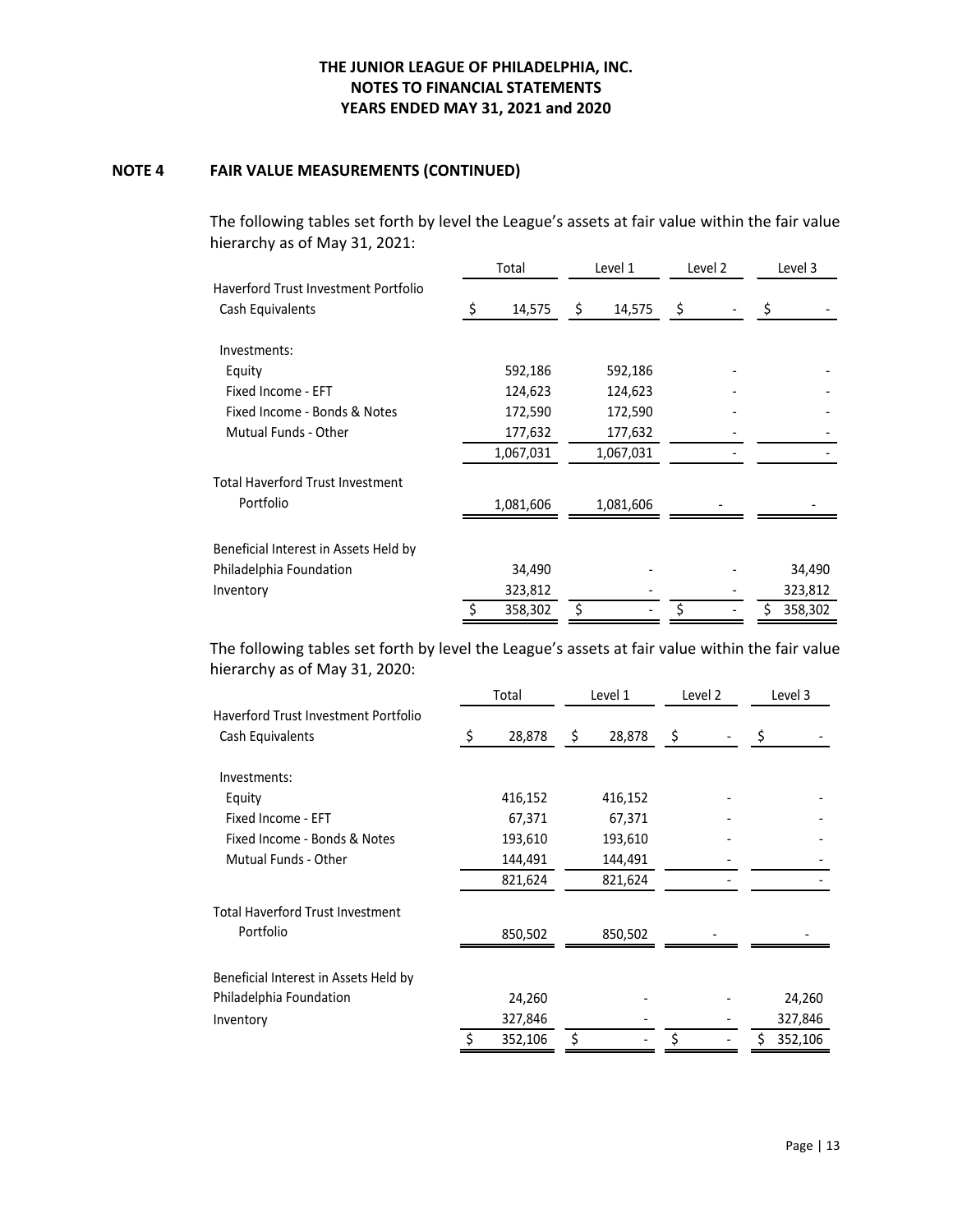### **NOTE 5 ENDOWMENT**

As required by GAAP, net assets associated with endowment funds, including funds designated by the Board of Directors as endowments, are classified and reported based on the existence or absence of donor‐imposed restrictions.

The League's endowment funds consist of funds under investment management by the Haverford Trust Company. These funds are invested in accordance with the League's investment policy statement. Under the investment policy, as approved by the Board of Directors, the endowment assets are invested in a manner that focuses on capital preservation and also allows the League to remain invested without having to liquidate higher risk growth assets at inopportune moments even during severe market corrections which may last several years.

The League's endowment net asset composition as of, May 31, 2021 and 2020 is as follows:

|                                  |   | Without Donor Restrictions - |      |         |  |  |  |  |  |
|----------------------------------|---|------------------------------|------|---------|--|--|--|--|--|
|                                  |   | <b>Board Designated</b>      |      |         |  |  |  |  |  |
|                                  |   | 2021                         | 2020 |         |  |  |  |  |  |
| <b>Haverford Endowment Funds</b> |   |                              |      |         |  |  |  |  |  |
| <b>Headquarters Maintenance</b>  | ς | 144.551                      |      | 113,247 |  |  |  |  |  |
| Junior League of Phila Programs  |   | 252,108                      |      | 192,977 |  |  |  |  |  |
| Total                            |   | 396,659                      |      | 306,224 |  |  |  |  |  |

#### *Spending Policy*

Although the League does not intend to draw from its endowment fund other than amounts earmarked for general and headquarter maintenance expenditures pursuant to its annual budget approval and appropriation process, draws from the endowment funds could be made if deemed necessary and would be undertaken at the discretion of the Board, upon recommendation of the Treasurer.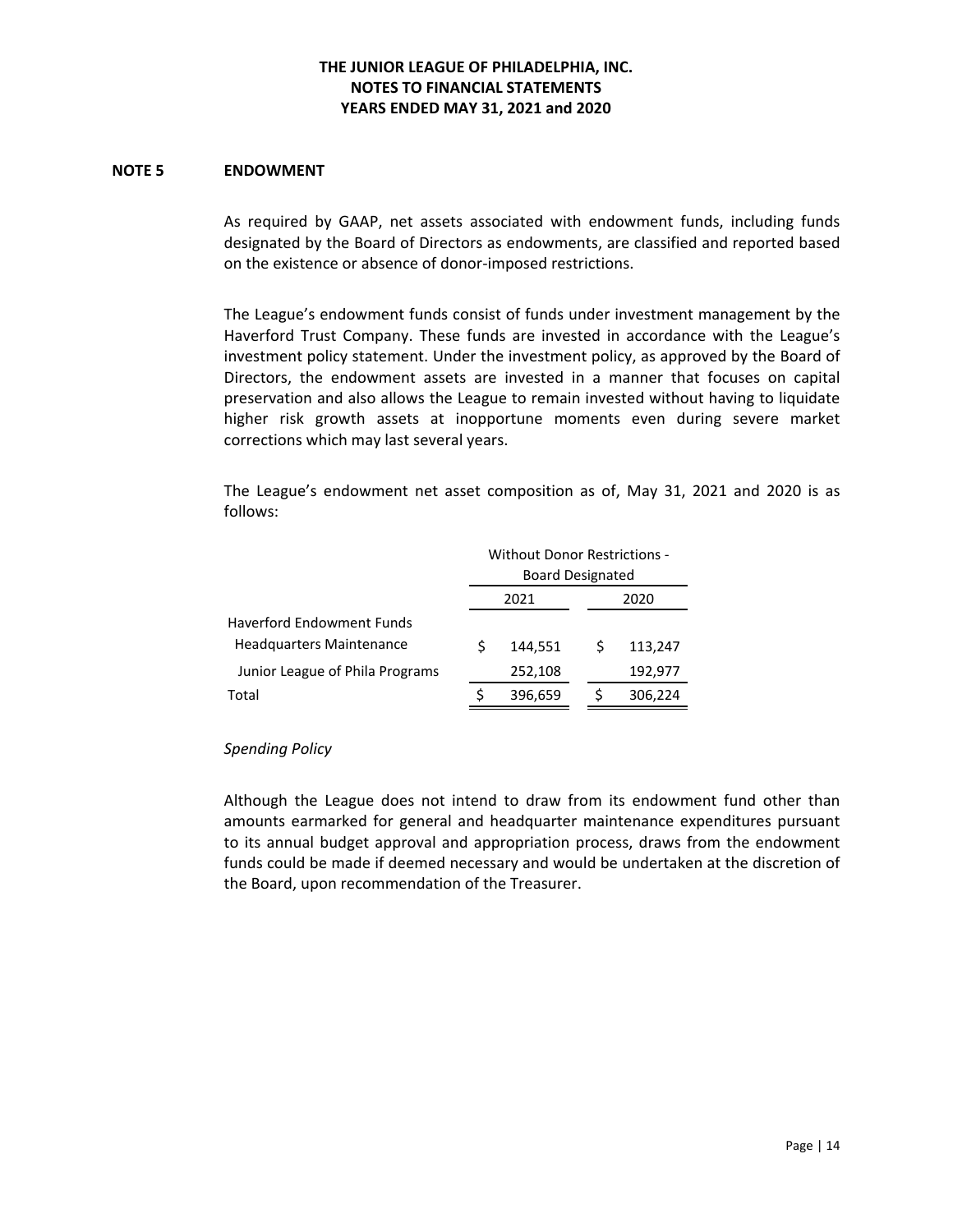### **NOTE 5 ENDOWMENT (CONTINUED)**

The following schedule represents the changes in endowment nets assets for the fiscal years ended May 31, 2021 and 2020 is as follows:

|                                                      | <b>Without Donor Restrictions -</b><br><b>Board Designated</b> |      |         |  |  |  |  |
|------------------------------------------------------|----------------------------------------------------------------|------|---------|--|--|--|--|
|                                                      | 2021                                                           | 2020 |         |  |  |  |  |
| Endowment net assets, beginning<br>Investment return | 306,224                                                        |      | 291,582 |  |  |  |  |
| Investment income                                    | 1,407                                                          |      | 4,338   |  |  |  |  |
| Net loss (realized and unrealized)                   | 89,028                                                         |      | 10,304  |  |  |  |  |
| Total Investment return                              | 90,435                                                         |      | 14,642  |  |  |  |  |
| Contributions                                        |                                                                |      |         |  |  |  |  |
| Endowment net assets, ending                         | 396,659                                                        |      | 306,224 |  |  |  |  |

### **NOTE 6 PROPERTY AND EQUIPMENT**

 At May 31, 2021 and 2020, property and equipment consisted of the following:

|                                           | 2021   |             |  | 2020        |  |  |
|-------------------------------------------|--------|-------------|--|-------------|--|--|
| <b>Building and Building Improvements</b> |        | 4,167,118   |  | 4,167,118   |  |  |
| Furniture and Equipment                   |        | 221,163     |  | 221,163     |  |  |
| Computer Software                         | 23,485 |             |  | 23,485      |  |  |
|                                           |        | 4,411,766   |  | 4,411,766   |  |  |
| <b>Accumulated Depreciation</b>           |        | (1,827,356) |  | (1,667,344) |  |  |
|                                           |        | 2,584,410   |  | 2,744,422   |  |  |

### **NOTE 7 REVENUE FROM CONTRACTS WITH CUSTOMERS**

The following table provides information about changes in contract liabilities for the year ended May 31, 2021 and 2020:

|                                                                     | 2021      |  | 2020      |  |
|---------------------------------------------------------------------|-----------|--|-----------|--|
| Deferred membership dues, beginning of year                         | 79.676    |  | 82.842    |  |
| Revenue recognized that was included in deferred membership         |           |  |           |  |
| at the beginning of year                                            | (79, 676) |  | (82, 842) |  |
| Increase in deferred revenue due to cash received during the period | 82,141    |  | 79,676    |  |
| Deferred membership dues, end of year                               | 82.141    |  | 79,676    |  |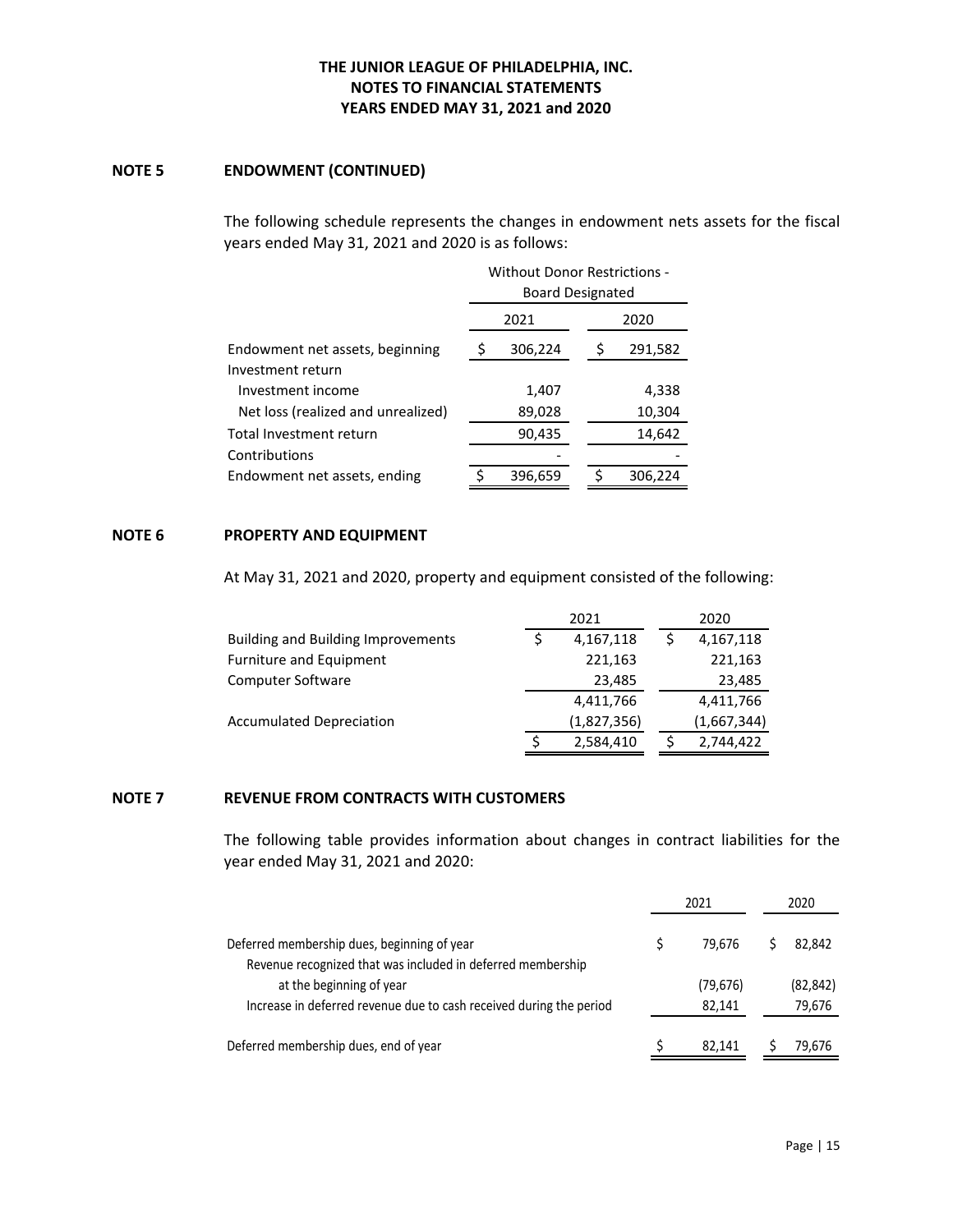### **NOTE 8 REFUNDABLE ADVANCE**

In February 2021, the League received a forgivable loan/grant of \$20,000 which is conditioned upon certain performance requirements and/or incurrence of allowable qualifying expenses. As such the amount has not been recognized as revenue for the year ended May 31, 2021 because qualifying expenditures have not yet been incurred. The \$20,000 advance payment received is recognized in the statement of financial position as a refundable advance.

### **NOTE 9 NET ASSETS WITH DONOR RESTRICTIONS**

Net assets with donor restrictions at May 31, 2021 and 2020 are as follows:

|                                       | 2021   | 2020   |  |  |
|---------------------------------------|--------|--------|--|--|
| Beneficial Interest in Assets Held by |        |        |  |  |
| Philadelphia Foundation               | 34.490 | 24.260 |  |  |
| Total                                 | 34.490 | 24.260 |  |  |
|                                       |        |        |  |  |

## **NOTE 10 LONG‐TERM DEBT**

Long‐term debt consists of the following:

|                                                                                                                                                                                                                                                                            | 2021      |  | 2020      |  |  |
|----------------------------------------------------------------------------------------------------------------------------------------------------------------------------------------------------------------------------------------------------------------------------|-----------|--|-----------|--|--|
| Mortgage term loan with Wells Fargo Bank, with monthly interest only \$<br>payments of \$6,043 at an interest rate of 4.40%. A final balloon<br>payment, including any unpaid interest due is on August 20, 2029. The<br>loan is collateralized by the mortgaged building. | 724,256   |  | 763,496   |  |  |
|                                                                                                                                                                                                                                                                            | 724.256   |  | 763.496   |  |  |
| <b>Current Portion</b>                                                                                                                                                                                                                                                     | (31, 477) |  | (39, 251) |  |  |
|                                                                                                                                                                                                                                                                            | 692.779   |  | 724,245   |  |  |